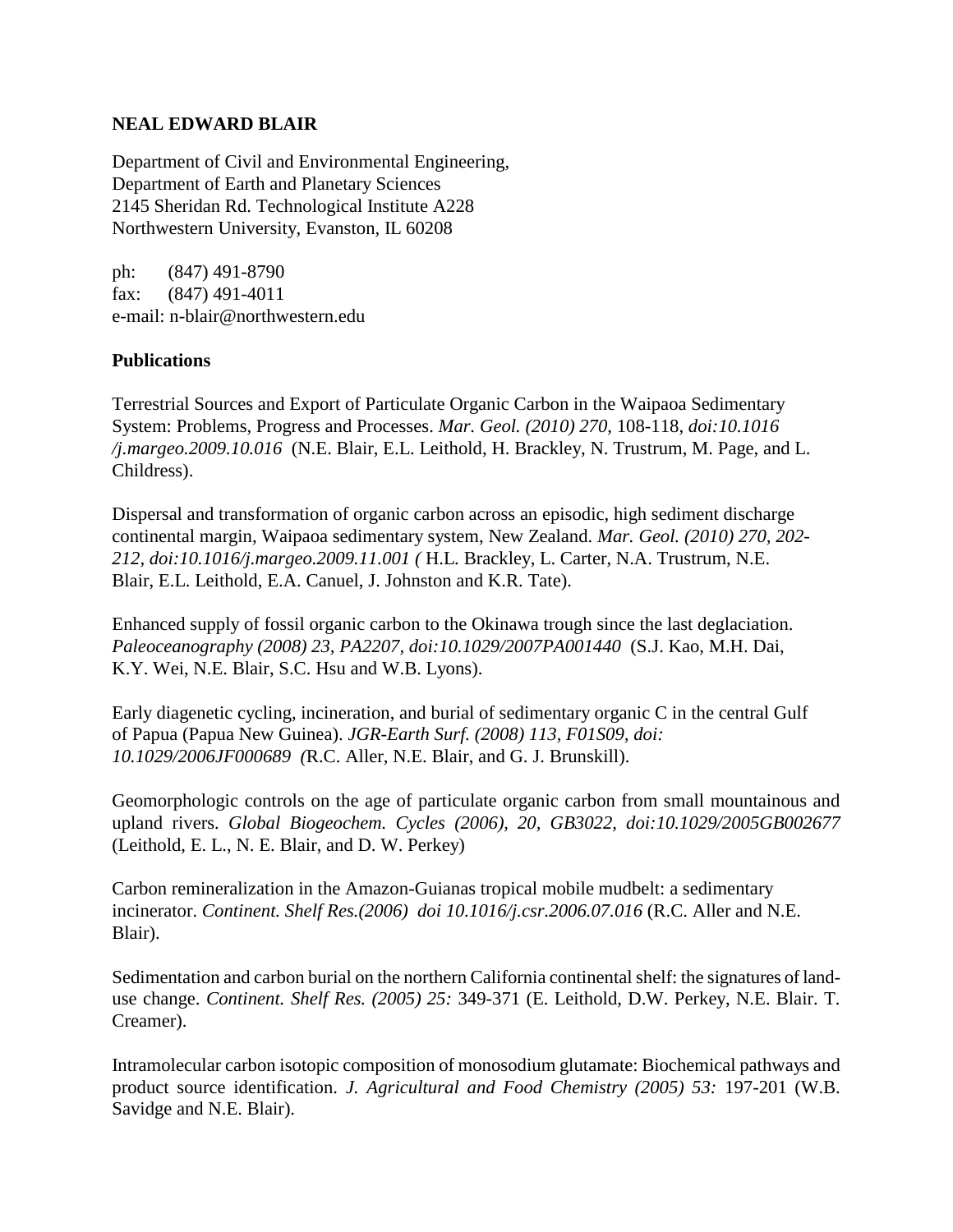Patterns of intramolecular carbon isotopic heterogeneity within amino acids of autotrophs and heterotrophs. *Oecologia (2004) 121*: 178-189 (W.B. Savidge and N.E. Blair).

Early diagenetic remineralization of sedimentary organic C in the Gulf of Papua deltaic complex (Papua New Guinea): net loss of terrestrial C and diagenetic fractionation of C isotopes. *Geochim. Cosmochim. Acta (2004) 68:* 1815-1825 (R.C. Aller and N.E. Blair).

From bedrock to burial: the evolution of particulate organic carbon across coupled watershedcontinental margin systems. *Mar. Chem. (2004) 92:* 141-156 (N.E. Blair, E.L. Leithold and R.C. Aller).

Seasonal and within-plant gradients in the intramolecular carbon isotopic composition of amino acids of *Spartina alterniflora*. *J. Exp. Mar. Biol. Ecol. (2004) 308:* 151-167 (W.B. Savidge and N.E. Blair).

The Persistence of Memory: The Fate of Ancient Sedimentary Organic Carbon in a Modern Sedimentary System. *Geochim. Cosmochim. Acta, (2003) 67:* 63-73 *(*Neal Blair, Elana Leithold, Shawn Ford, Kelly Peeler, Jennifer Holmes and David Perkey).

Organic carbon deposition on the North Carolina continental slope off Cape Hatteras. *Deep Sea Research II (2002) 49:* 4687-4709 (C.J. Thomas, N.E. Blair, M.J. Alperin, D.J. DeMaster, R.A. Jahnke, C.S. Martens and L. Mayer).

Transport and digestive alteration of uniformly <sup>13</sup>C-labeled diatoms in mudflat sediments. *J. Mar. Res. (2002) 60:* 517-535 (C.J. Thomas and N.E. Blair).

Deposition of Bomb<sup>14</sup>C in Continental Slope Sediments of the Mid-Atlantic Bight: Assessing Organic Matter Sources and Burial Rates. *Deep Sea Research II (2002) 4:,* 4667-4686. *(*D.J. DeMaster, C.J. Thomas, N.E. Blair, W.L. Fornes, G. Plaia, and L.A. Levin).

Bt resistance management: The importance of alternate host use by Helicoverpa zea. *Proc. Nat. Acad. Sci.,( 2002) 99:* 16581-16586 (F. Gould, N. Blair, M. Reid, T.L. Rennie, J. Lopez, and S. Micinski).

Watershed control on the carbon loading of marine sedimentary particles. *Geochim. Cosmochim. Acta (2001) 65*: 2231-2240 (E. Leithold and N. Blair).

The biogeochemistry of carbon in continental slope sediments: the North Carolina margin. *Proceedings of the Organism-Sediment Interactions Symposium, Oct., 1998, Belle Baruch Institute, S.C. (2000)* (N. Blair, L. Levin, D. DeMaster, G. Plaia, C. Martin, W. Fornes, C.Thomas and R. Pope).

Benthic fluxes and porewater concentration profiles of dissolved organic carbon in sediments from the North Carolina continental slope. *Geochim. Cosmochim. Acta (1999) 63:* 427-448 (M.J. Alperin,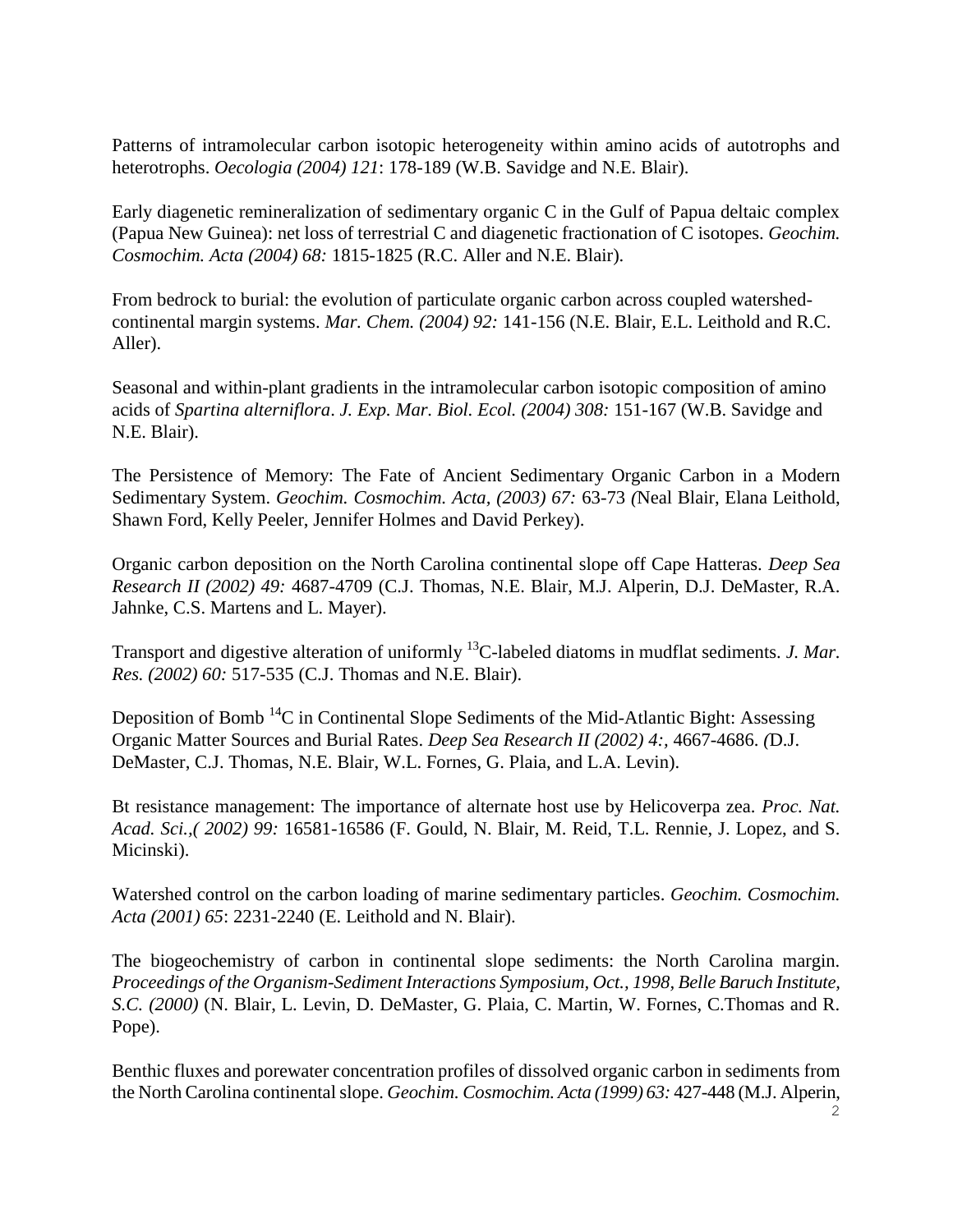C.S. Martens, D.B. Albert, I.B. Suayah, L.K. Benninger, N.E. Blair, and J.A. Jahnke).

Macrofaunal processing of phytodetritus at two sites on the Carolina margin: in situ experiments using C-13-labeled diatoms. *Marine Ecology-Progress Series (1999) 182:* 37-54 ( L.A. Levin, N.E. Blair, C.M. Martin, D.J. DeMaster, G. Plaia, C.J. Thomas).

Bioturbation and particle transport in Carolina slope sediments: A radiochemical approach. *Journal of Marine Research (1999) 57:* 335-355 (W.L. Fornes, D.J. DeMaster, L.A. Levin, N.E. Blair).

Rapid subduction of organic matter by maldanid polychaetes on the North Carolina slope. *J. Mar. Res. (1998) 55:* 1-17 (L.Levin, N. Blair, D. DeMaster, G. Plaia, W. Fornes, C. Martin and C. Thomas).

The  $\delta^{13}$ C of biogenic methane in marine sediments: The influence of C<sub>org</sub> deposition rate. *Chem. Geol. Isotope Geoscience (1998) 152:* 139-150 (N. Blair).

Methane emission from rice: Stable isotopes, diurnal variations, and CO<sub>2</sub> exchange. *Global Biogeochem. Cycles (1997) 11:* 15-27 (J.P. Chanton, G.J. Whiting, N.E. Blair, C.W. Lindau and P.K. Bollich).

Remineralization Rates, Recycling, and Storage of Carbon in Amazon Shelf sediments. *Cont. Shelf Res (1996) 16:* 753-786 (R.C. Aller, N.E. Blair, Q. Xia, and P.D. Rude).

Sulfur Diagenesis and Burial on the Amazon Shelf: Major Control by Physical Sedimentation Processes. *Geo-Marine Lett (1996) 16:* 3-10 (R.C. Aller and N.E. Blair).

The short-term fate of fresh algal carbon in continental slope sediments. *Limnol. Oceanogr*.*(1996) 41:* 1208-1219 (N.E. Blair, L.A. Levin, D.J. DeMaster and G. Plaia).

A mass balance of <sup>13</sup>C and <sup>12</sup>C in an organic-rich methane-producing marine sediment. *Geochim. Cosmochim. Acta*. *(1996) 60:* 3835-3848.(S.E. Boehme, N.E. Blair, J.P. Chanton and C.S. Martens).

Anaerobic Methane Oxidation on the Amazon Shelf. *Geochim. Cosmochim. Acta (1995) 59:* 3707- 3715 (N.E. Blair and R.C. Aller).

The Remineralization of Organic Carbon on the North Carolina Continental Slope. *Deep-Sea Res (1994) 4:*, 755-766 (N.E. Blair, G.R. Plaia, S.E. Boehme, D.J. DeMaster and L.A. Levin).

Biological mixing intensity and rates of organic carbon accumulation in North Carolina slope sediments. *Deep-Sea Res (1994) 41:* 735-753 (D.J. DeMaster, R.H. Pope, L.A. Levin, and N.E. Blair).

The Carbon Isotope Biogeochemistry of Methane Production in Anoxic Sediments: 1. Field Observations. In *The Biogeochemistry of Global Change: Radiative Trace Gases (1993)* R.S. Oremland (ed.), Chapman and Hall, NY, pp. 574-593 (N.E. Blair, S.E. Boehme and W.D. Carter,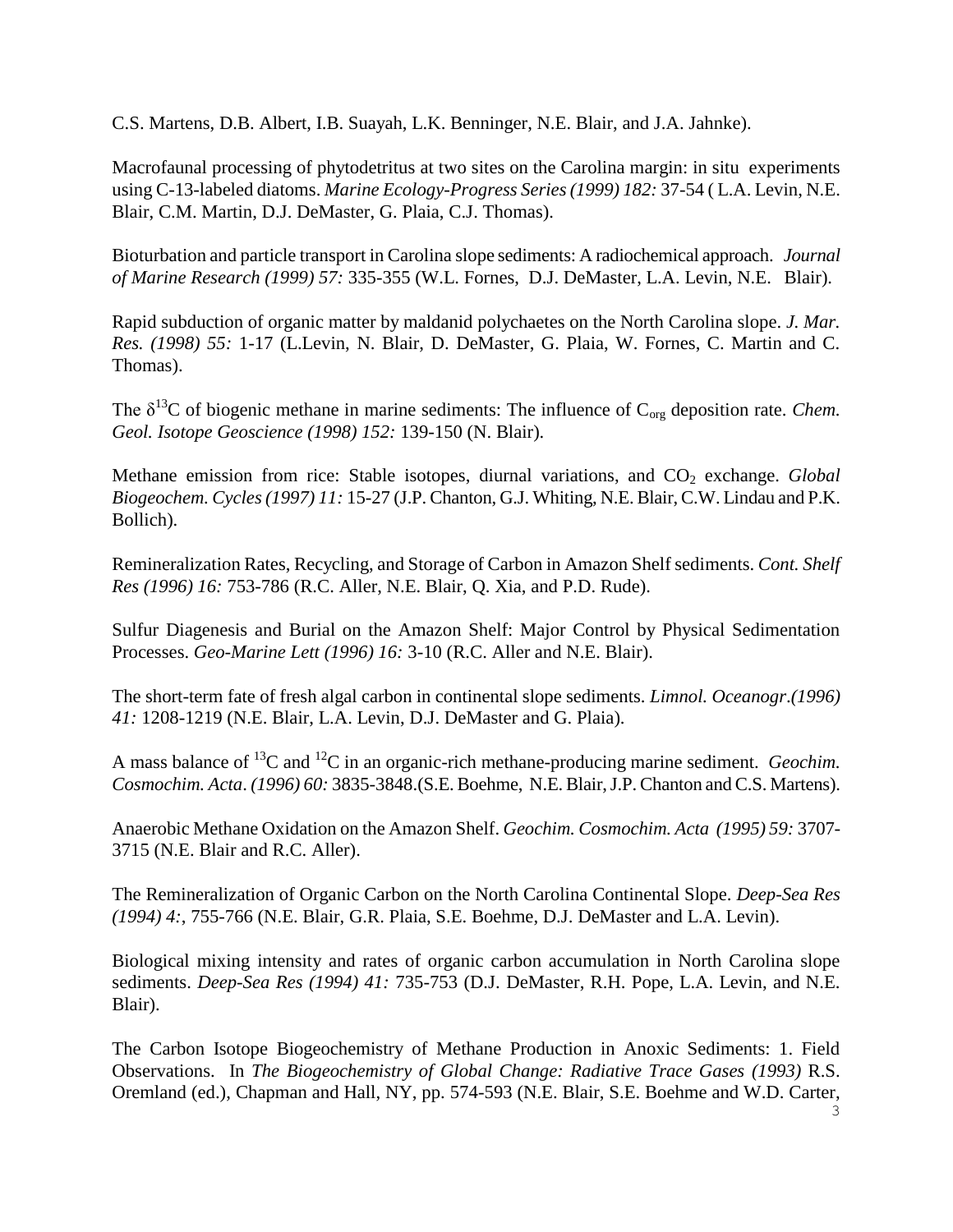Jr.).

The Carbon Isotope Biogeochemistry of Methane Production in Anoxic Sediments: 2. A Laboratory Experiment. In *The Biogeochemistry of Global Change: Radiative Trace Gases (1993)* R.S. Oremland (ed.), Chapman and Hall, NY, pp. 594-605 (M.J. Alperin, N.E. Blair, D.B. Albert and T.M. Hoehler).

The Carbon Isotope Biogeochemistry of Acetate from a Methanogenic Marine Sediment. G*eochim. Cosmochim. Acta (1992) 56:* 1247-1258 (N.E. Blair and W.D.Carter, Jr.).

The Carbon Isotope Biogeochemistry of Methane Production in Anoxic Sediments. *Global Biogeochem. Cycles (1992) 6:* 271-291 (M.J Alperin, N.E. Blair, D.B. Albert and T.M. Hoehler).

Spatial Heterogeneity of Benthos on the North Carolina Continental Slope: Large (100-km)-Scale Variations. *Mar. Ecol. Progr. Ser. (1992) 88:* 143-160 (T. Schaff, L. Levin, N. Blair, D. DeMaster, R. Pope and S. Boehme).

Biogeochemical Processes in Amazon Shelf Sediments. *Oceanography (1991) 4:* 27-32 (R.C. Aller, J.Y. Aller, N.E. Blair, J.E. Mackin, P.D. Rude, I. Stupakoff, S. Patchineelam, S.E. Boehme and B. Knoppers).

Carbon Isotopic Composition of Methane in Florida Everglades Soils and Fractionation during its Transport to the Troposphere. *Global Biogeochemical Cycles (1988) 2:* 245-252 (J.P. Chanton, G.G. Pauly, C.S. Martens, N.E. Blair, J.W.H. Dacey).

Intramolecular Carbon Isotopic Measurements of Acetate from a Coastal Marine Sediment. *Science (1987) 236*: 66-68 (N. E. Blair, C. S. Martens, D. J. Des Marais).

Seasonal Variations in the Stable Carbon Isotopic Signature of Biogenic Methane. *Science (1986) 233*: 1300-1303 (C. S. Martens, N. E. Blair, C. D. Green, D. J. Des Marais).

Carbon Isotopic Fractionation in Heteorotrophic Microbial Metabolism. *Applied and Environmental Microbiology (1985) 50*: 996-1001. (N. Blair, A. Leu, E. Munoz, J. Olsen, E. Kwong and D. Des Marais).

Carbon Isotopic Composition of Individual, Low Molecular Weight Hydrocarbons and Monocarboxylic Acids from Murchison Meteorite. *Nature (1984) 307:* 252-254. (G. Yuen, N. Blair, D. Des Marais and S. Chang).

Stereoselective Hydrolysis of Leucine Oligomers. *Tetrahedron (1981) 37:* 27-29. (N. E. Blair, F. M. Dirbas and W. A. Bonner).

Experiments on the Abiotic Amplification of Optical Activity. *Origins of Life (1981) 11:* 119-134. (W. A. Bonner, N. E. Blair and F. M. Dirbas).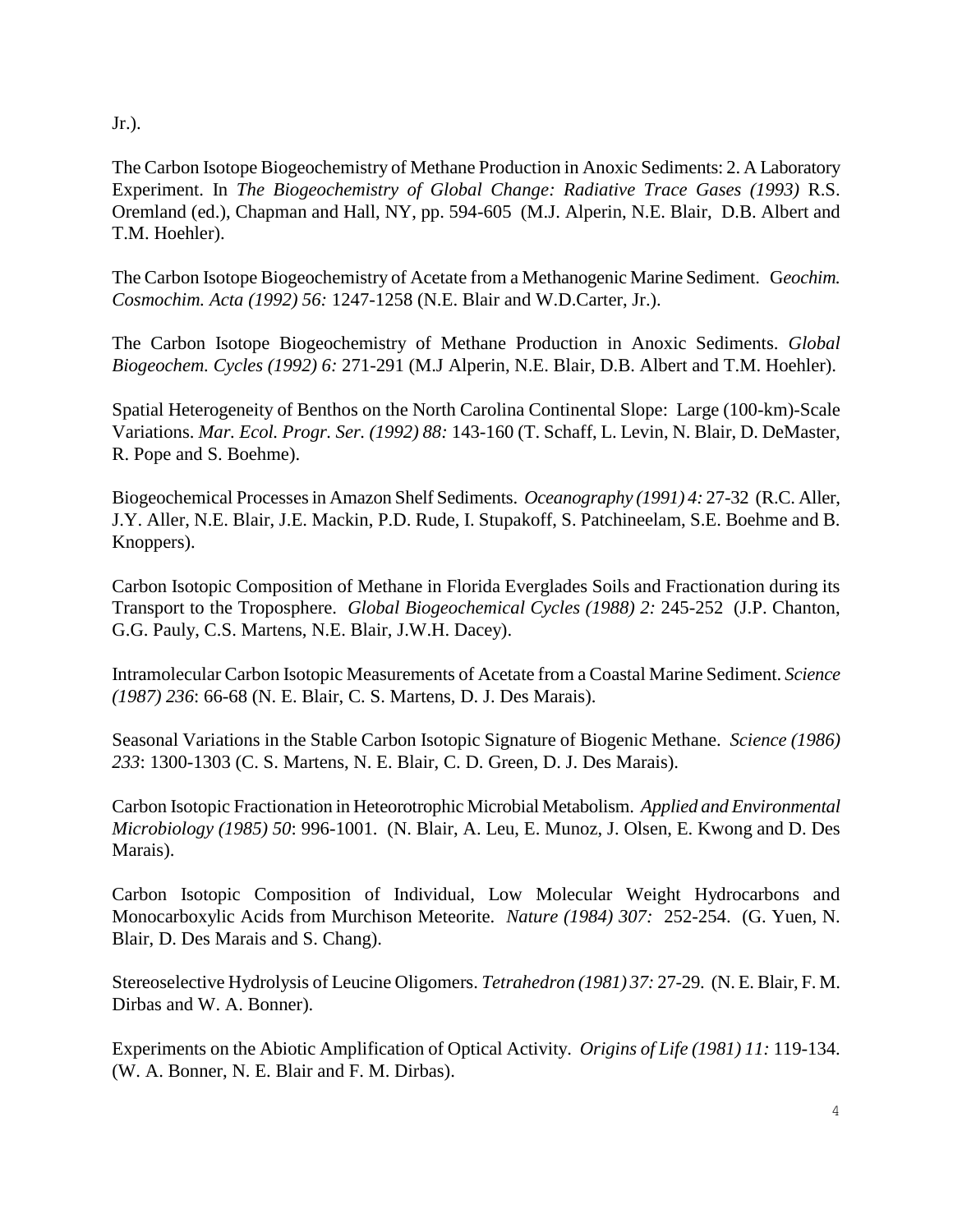A Model for the Enantiomeric Enrichment of Polypeptides on the Primitive Earth. *Origins of Life (1981) 11:* 331-335. (N. E. Blair and William A. Bonner).

The Radiolysis of Tryptophan and Leucine with <sup>32</sup>P β-Radiation. *J. Mol. Evol. (1980) 15:* 21-28. (N. E. Blair and W. A. Bonner).

Quantitative determination of DL mixtures of optical enantiomers by gas chromatography. *J. Chrom.(1980), 198:* 185-187. (N. E. Blair and W. A. Bonner).

Experiments on the Amplifications of Optical Activity. *Origins of Life (1980) 10:* 255. (N. E. Blair and W. A. Bonner).

Attempted asymmetric radiolysis of D, L-tryptophan with <sup>32</sup>P β- radiation. *Nature (1979) 281:* 150-151. (W. A. Bonner, N. E. Blair and J. J. Flores).

Racemization of isovaline by γ-radiation, Cosmological Implications. *J. Am. Chem. Soc.(1979) 101:* 1049. (W. A. Bonner, N. E. Blair, R. M. Lemmon, J. J. Flores and G. E. Pollack).

The Radioracemization of amino acids by Ionizing Radiation. Geochemical and Cosmochemical Implications: *Origins of Life (1979) 9:* 279-290. (W. A. Bonner, N.E. Blair and R. M. Lemmon).

 Also a chapter in *Biogeochemistry of Amino Acids*, P. E. Hare, ed., John Wiley and Sons, Inc. (1980).

Enantiomeric Phases in Analytical Gas Chromatography. *J. Chrom. (1979) 169:* 153-159. (W. A. Bonner and N. E. Blair).

Synthesis of Amino Acids under Primitive Earth Conditions in the Presence of Clay. *Origins of Life (1978)* 95-99. (A. Shimoyama, N. Blair and C. Ponnamperuma).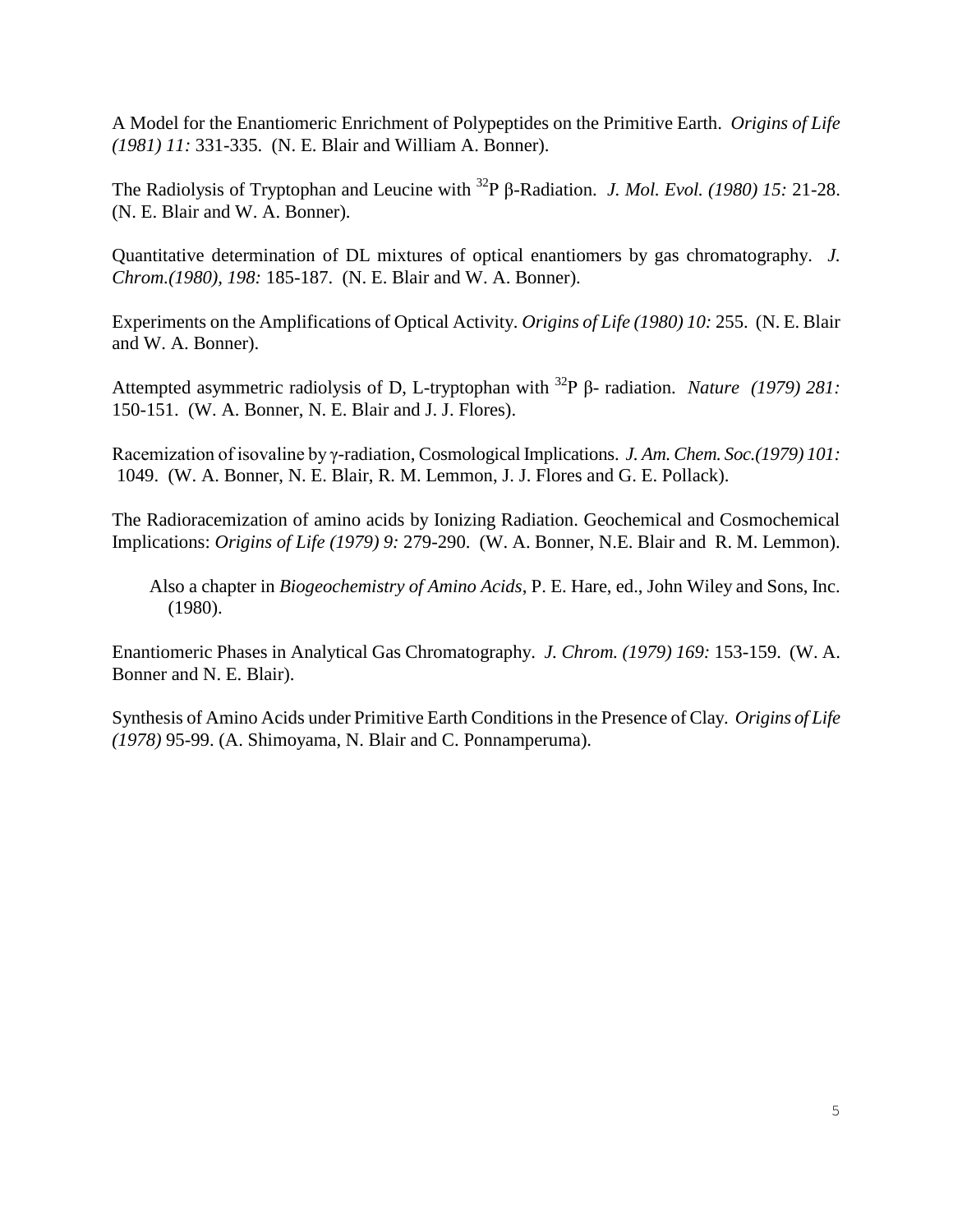## **Abstracts and Conference/Symposia Presentations**

Resolving organic carbon of differing diagenetic/catagenetic states in riverine and marine sediments (2010) *Goldschmidt Conference, Knoxville* (N.E. Blair, K. Fournillier, E.L. Leithold, L.B. Childress).

Carbon and nitrogen stable isotopes as proxies for Late Pleistocene to Holocene environmental change in the Waipaoa Sedimentary System, New Zealand (2010) *Goldschmidt Conference, Knoxville* (L.B. Childress, E.L. Leithold, N.E. Blair, B. R. Brulet).

Long-term controls on the composition of particulate carbon buried offshore from the Waipaoa River, North Island, New Zealand (2009) *AGU national meeting, San Francisco* (E. L. Leithold, N. E. Blair, L. B. Childress, B. R. Brulet).

Raman spectroscopy of carbonaceous material in PETM sediments from the Bighorn Basin, Wyoming (2009) *AGU national meeting, San Francisco* (A. A. Baczynski, F. A. McInerney, S. D. Jacobsen, N. E. Blair, S.-M. Thomas, M. J. Kraus)

Identifying sediment sources and delivery mechanisms using background level polycyclic aromatic hydrocarbons in the Waiapu River watershed, NZ (2009) *AGU national meeting, San Francisco* (C.E. Thompson, E.G. Nichols, G. Johnson, N.E. Blair, E.L. Leithold, A.S. Palmer, W.T. Baisden).

Deciphering the biogeochemical signals of Holocene environmental change preserved in sediment fractions on the Waipaoa margin, New Zealand. (2009) *Margins S2S Workshop, Gisborne, New Zealand* (E. Leithold, L. Childress, B. Brulet, and N. Blair).

The next generation methods of tracking organic carbon from source to sink: Pyrolysis-GCMS and – FTIR. (2009) *Margins S2S Workshop, Gisborne, New Zealand* (K. Fournillier, N. Blair and E. Leithold).

The Source to Sink Evolution of Particulate Organic Carbon in the Waipaoa Sedimentary System (2009) *Margins S2S Workshop, Gisborne, New Zealand* (N. Blair, E. Leithold, B. Brulet, L. Childress, E. Canuel, H. Brackley, N. Trustrum, M. Page, L. Carter).

Use of carbon and nitrogen stable isotopes to study Late Pleistocene to Holocene environmental change in the Waipaoa Sedimentary System, New Zealand. (2008) *AGU national meeting, San Francisco* ( L. Childress, L. Leithold, N. Blair, and B. Brulet).

Isotopic Signatures of Particulate Organic Matter Sources, Transport Pathways and Diagenesis on the Waiapu Margin, New Zealand. (2008) *AGU national meeting, San Francisco* (C. Thompson, N. Blair and L. Leithold).

What does control the composition of POC exported from rivers? (2008) *Ocean Sciences Meeting, Orlando FL* (N.E. Blair, E.L. Leithold, C.E. Thompson, K.H. Lloyd, L.B. Childress).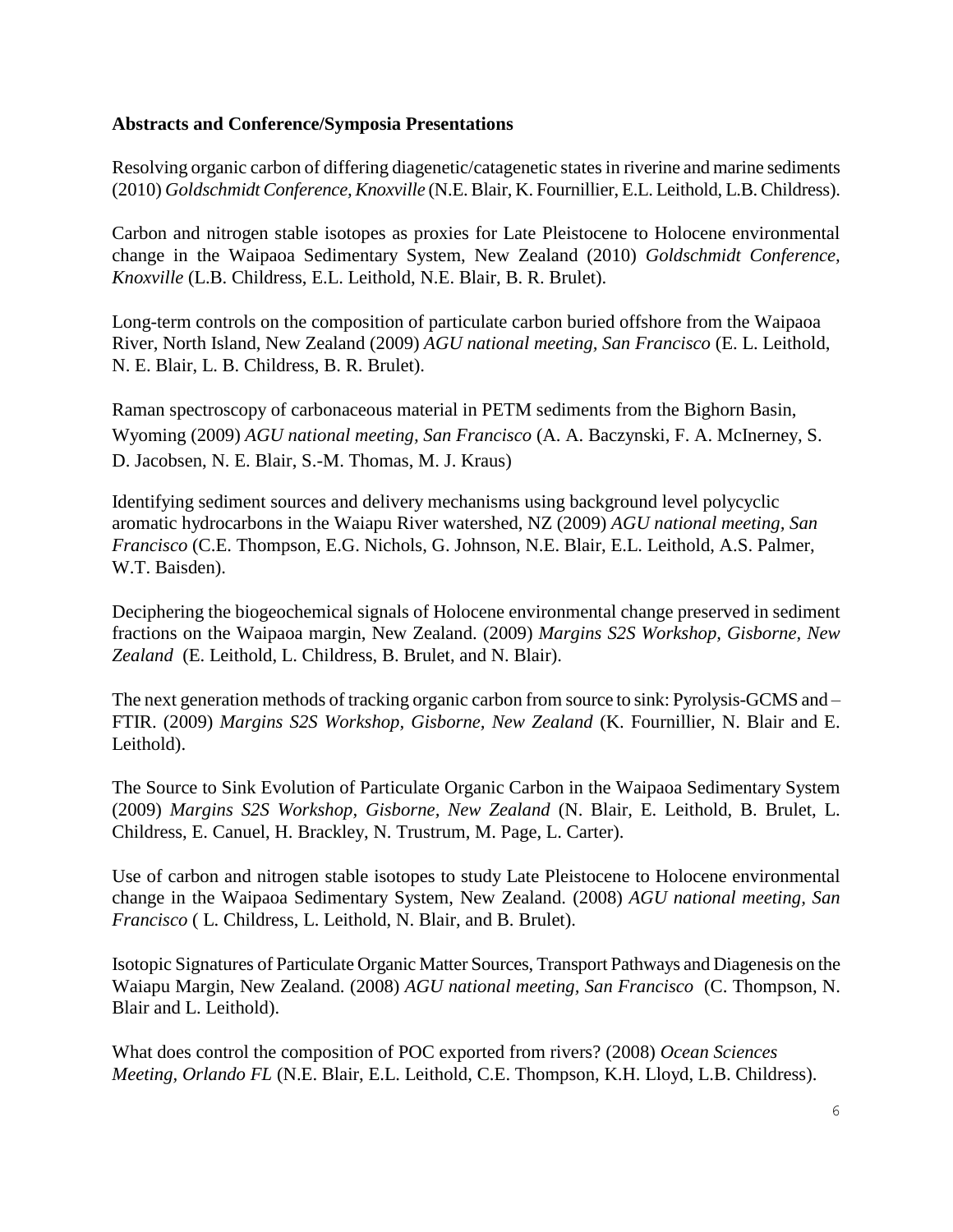Signals of landscape destabilization on continental margins – comparisons of organic geochemical records from the Eel and Waipaoa shelves (2008) *Ocean Sciences Meeting, Orlando FL* (E.L. Leithold, N.E. Blair, L.B. Childress, B. Brulet, C.E. Thompson)*.*

Kerogen reloaded: Following Organic Carbon's Spiral through Time (2004) *Organic Geochemistry Gordon Conference* (N. Blair, E. Leithold, D. Perkey, K. Peeler, S. Ford, J. Holmes).

Carbon remineralization in the Amazon - Guianas mobile mudbelt: a sedimentary incinerator (2004) *Friday Harbor Symposium for Richard Sternberg* (R.C. Aller and N.E. Blair).

The organic memory of sedimentary systems as an indicator of the past lives of particles (2004) *National Geological Society of America meeting* (E. Leithold and N. Blair).

Impact of land-use change on carbon burial on the Northern California shelf (2003) *National Geological Society of America meeting* (E. Leithold, D.W. Perkey, N.E. Blair).

Riverine discharge of black carbon from the US (2003) *National Geological Society of America meeting* (S. Mitra, T. Lorenson, R. Rosenbauer, K. Kvenvolden, P. Swarzenski, A. Mannino, E. Leithold, N. Blair).

From bedrock to burial: the evolution of particulate organic carbon across coupled watershedcontinental margin systems (2003) *Symposium on New Approaches in Marine Organic Biogeochemistry, Friday Harbor* (N.E.Blair, E. Leithold, R.C. Aller).

Does Riverine OC From the Pacific Rim Have a Distinctive Flavor? (2002) *Western Pacific AGU, Wellington, NZ* (N.E. Blair, E.L. Leithold, J. Holmes, D. Perkey,K. Peeler, S. Ford).

Source to sink transformations of organic matter in a rapidly uplifting ocean margin (2001) *ASLO Aquatic Sciences meeting, Albuquerque, NM* (N.E. Blair, E. Leithold, J. Holmes, D. Perkey, K. Peeler, S. Ford).

A watershed control on the carbon loading of marine sedimentary particles? (2001) *ASLO Aquatic Sciences meeting, Albuquerque, NM* (E.L. Leithold and N.E. Blair).

Deposition of bomb C-14 in continental slope sediments: use of radiocarbon in understanding benthic food web dynamics (2001) *ASLO Aquatic Sciences meeting, Albuquerque, NM* (D.J. DeMaster, N.E. Blair, C.R. Smith, W.L. Fornes, C.J. Thomas, and G. Plaia).

A benthic carbon budget for the continental slope off Cape Hatteras, N.C., USA (2001) *ASLO Aquatic Sciences meeting, Albuquerque, NM* (C.J. Thomas, N.E. Blair, D.J. DeMaster, R.A. Jahnke, C.S. Martens, L.J. Pietrafesa)

Factors influencing the transport of kerogen in the Eel River sedimentary system (2001) *221st ACS National Meeting, San Diego, CA* (N.E. Blair, E. Leithold, J. Holmes, D. Perkey, K. Peeler,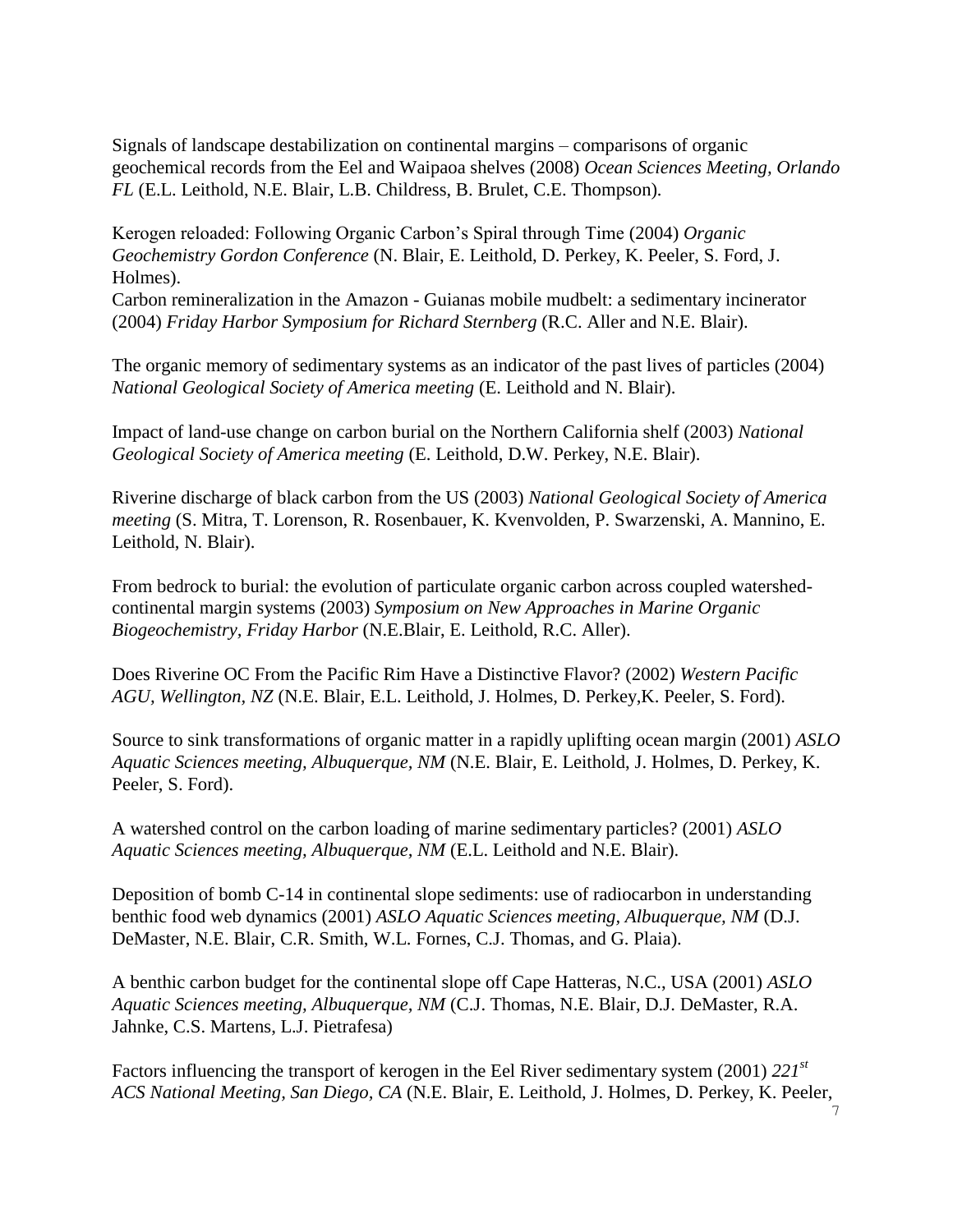S. Ford).

Fate of phytodetritus in continental slope sediments (2001) *221st ACS National Meeting, San Diego, CA* (N.E. Blair, L. Levin, D. DeMaster, G. Plaia, C. Martin, C.J. Thomas, W. Fornes.

Organic carbon pathways and burial rates in North Carolina continental slope sediments (1998) *Ocean Sciences Meeting, San Diego, CA* (D.J. DeMaster, R.H. Pope, W.L. Fornes, G. Plaia, N.E. Blair).

Diagenetic processes in rapidly accumulating slope sediments (1998) *Ocean Sciences Meeting, San Diego, CA* (N.E. Blair, C.J. Thomas, D.J. DeMaster and R.H. Pope).

A comparison of organic matter transport and decay in sediments from coastal and slope sediments using <sup>13</sup>C labeled diatoms (1998) *Ocean Sciences Meeting, San Diego, CA* (C.J. Thomas and N.E. Blair).

Event sedimentation and carbon burial on the Northern California continental margin (1998) *Ocean Sciences Meeting, San Diego, CA* (E. Leithold and N. Blair).

Observations of Organic Matter Transport in Marine Sediments and Coincident Geochemical Alterations (1998) *Organism-Sediment Interactions Symposium, Oct., Belle Baruch Institute, S.C.* (C.J. Thomas and N.E. Blair).

The biogeochemistry of carbon in continental slope sediments: the North Carolina margin (1998) *Organism-Sediment Interactions Symposium, Belle Baruch Institute, S.C.* (N. Blair, L. Levin, D. DeMaster, G. Plaia, C. Martin, W. Fornes, C. Thomas and R. Pope).

Macrofaunal processing of phytodetritus at two sites on the NC slope: An *in situ*, time series approach. (1997) *Ocean Sciences Meeting, Santa Fe N.M.* (L. Levin, C. Martin, N. Blair, D. DeMaster, G. Plaia, & C. Thomas).

Who eats how, when and where on the continental margin: C-13 tracer studies of phytodetritus fates (1997) *25th Annual Benthic Ecology Meeting, Portland, ME* (L. Levin, N.Blair, D. DeMaster, G. Plaia, C. Martin, C. Thomas and W. Fornes).

Extremely early diagenesis of phytodetritus in slope sediments (1997) *Fall National GSA Meeting, Salt Lake City, UT* (N. Blair, L. Levin, D. DeMaster, C.J. Thomas, W. Fornes, and G. Plaia).

Carbon Transport and Benthic Respiration in Slope Sediments off Cape Hatteras, NC: A Comparison of Field and Laboratory Experiments (1995) *Marine Benthic Ecology Meeting, Rutgers Univ., New Brunswick, N.J.* (G. Plaia, N. Blair, L. Levin, D. DeMaster and C. Thomas).

Maldanid Polychaetes as Vehicles for Rapid Subduction of Phytodetritus on the NC Slope (1995) *Marine Benthic Ecology Meeting, Rutgers Univ., New Brunswick, N.J.* (L. Levin, N. Blair, G.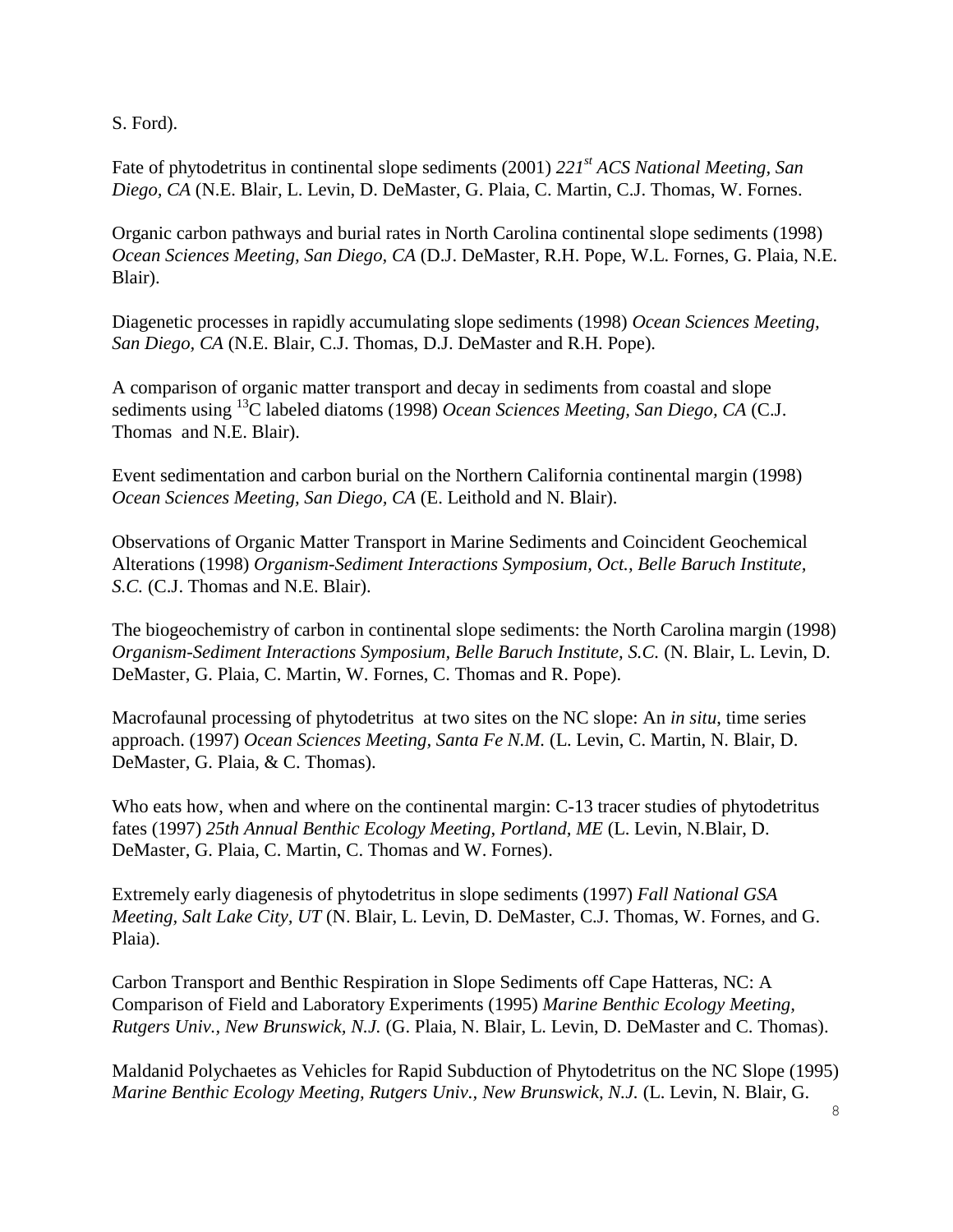Plaia, D. DeMaster and C. Martin).

The  $\delta^{13}$ C of Biogenic Methane in Marine Sediments: The Influence of  $C_{org}$  Deposition Rate (1995) *GSA Abstracts 27*, Oct.

The Short-term Fate of Fresh Algal Carbon in Continental Slope Sediments (1994) *ASLO Ocean Sciences Meeting, San Diego* (N.E. Blair, G.R. Plaia, D.J. DeMaster, L.A. Levin).

Corg Remineralization in Amazon Shelf Sediments (1994) *ASLO Ocean Sciences Meeting, San Diego* (R.C. Aller, N.E. Blair, Q. Xia, P.D. Rude).

Respiration Rates and Dissolved Organic Fluxes off North Carolina (1994) *ASLO Ocean Sciences Meeting, San Diego* (C.S. Martens, M.J. Alperin, D.B. Albert, N.E. Blair).

Stable Isotopic Tracing of Methane Emission From Rice (1994) *Third Symposium on Biogeochemistry of Wetlands, Orlando FLA* (J.P. Chanton, G.J. Whiting, C.W. Lindau, P.K. Bollich and N.E. Blair).

C Transport Within the Slope Seabed: A Tale of Two Sites (1994) *Fall AGU Meeting, San Francisco* (N.E. Blair, G.R. Plaia, D.J. DeMaster, L.A. Levin).

The Fate of Organic Matter in NC Continental Slope Sediments: a Radiochemical Approach (1994) *Fall AGU Meeting, San Francisco* (D.J. DeMaster, W.L. Fornes, R.H. Pope, N.E. Blair and L.A. Levin).

Dissolved Organic Carbon in Sediments from the North Carolina Continental Slope (1994) *Fall AGU Meeting, San Francisco* (M.J. Alperin, C.S. Martens, I.B. Suayah, L.K. Benninger, N.E. Blair, R. Jahnke).

The Carbon Isotope Biogeochemistry of Freshwater Methanogenic Sediments (1992) *203rd National Meeting of the American Chemical Society, San Francisco* (N.E. Blair, C.A. Kelley and C.S. Martens).

Methane and Sediment Dynamics on the Amazon Shelf (1992) *Fall AGU National Meeting, San Francisco* (N.E. Blair, J. Gunn and R.C. Aller).

Diagenetic Isotope Effects in an Anoxic Marine Sediment (1991) *201st National American Chemical Society Meeting, Atlanta* (N.E. Blair, S.E. Boehme and W.D. Carter, Jr.).

A Carbon Isotope Budget for an Anoxic Marine Sediment (1991) *201st National A.C.S. Meeting, Atlanta* (S.E. Boehme and N.E. Blair).

The Carbon Isotope Biogeochemistry of Methane Production in Anoxic Sediments (1991) *10th International Symposium on Environmental Biogeochemistry, San Francisco* (N.E. Blair, S.E.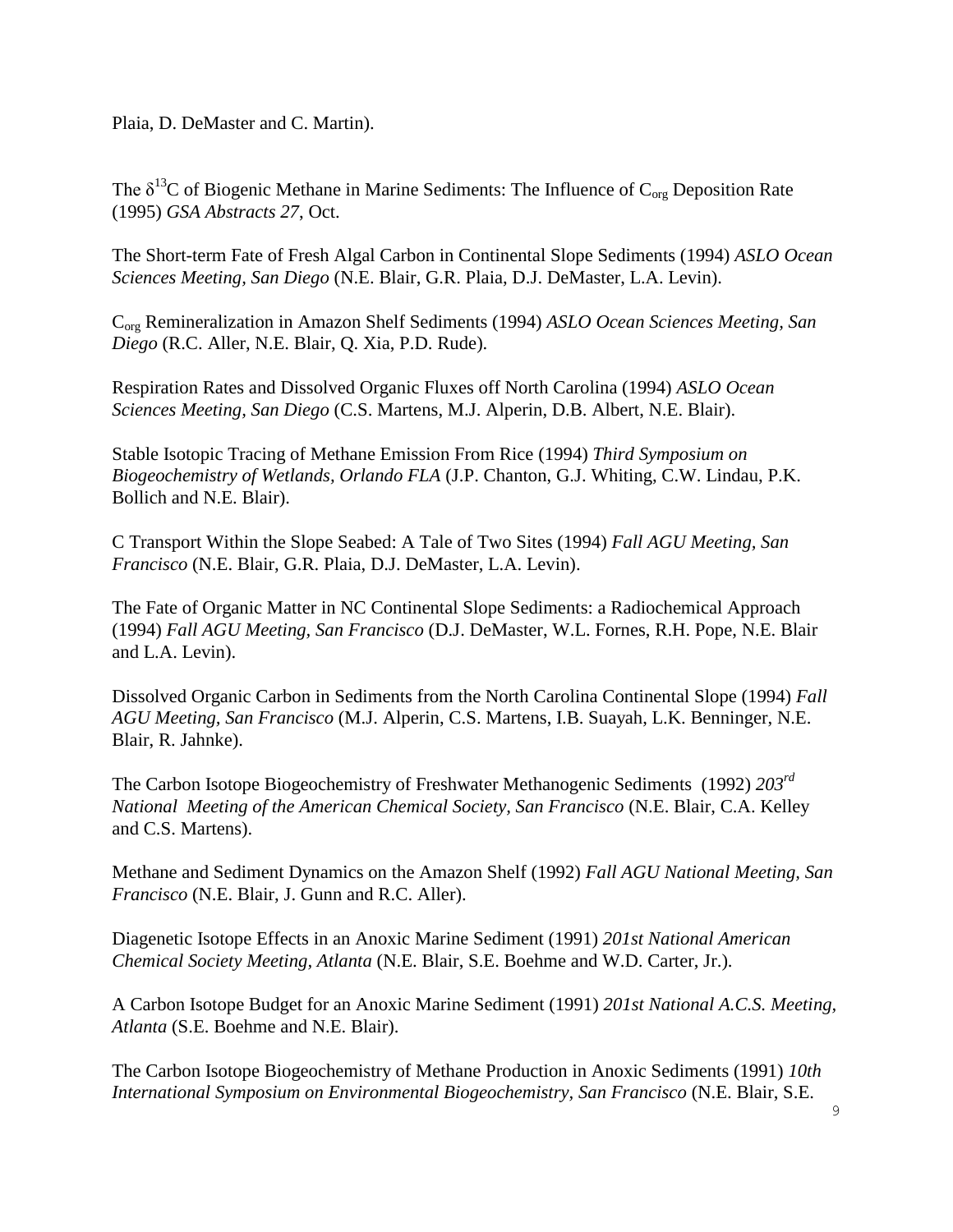Boehme and W.D. Carter, Jr.)

Biogeochemical Controls on the Carbon Isotopic Composition of Methane Produced in Anoxic Marine Sediment (1991) *10th International Symposium on Environmental Biogeochemistry* (M.J. Alperin, N.E. Blair, D.B. Albert, and T.M. Hoehler).

The Effects of Biological Mounds on Biogeochemical Processes in Southeast U.S. Continental Slope Deposits (1990) *Benthic Ecology Meeting, Mobile* (R.H. Pope, T.R. Schaff, S.E. Boehme, L.A.Levin, N.E. Blair, and D.J. DeMaster).

Relationship between Infaunal Community Structure and Organic Carbon on the Carolina Continental Slope (1990) *Benthic Ecology Meeting, Mobile* (T. Schaff, L. Levin, N. Blair, S. Boehme, D.DeMaster and R. Pope).

The Production of Dissolved Inorganic Carbon and Methane in Amazon Shelf Sediments (1990) *Fall AGU Meeting, San Francisco* (N.E. Blair, S.E. Boehme, J.M. Gunn and H.P. Mendlovitz).

Spatial Variability in Biogeochemical Processes on the Southeast U.S. Continental Slope: Large Scale Heterogeneity (1989) *Spring AGU Meeting, Baltimore* (N.E. Blair, L.A. Levin, D.J. DeMaster, S.E. Boehme, S.L. Harden and T.R. Schaff).

Spatial Variability in Biogeochemical Processes on the Southeast U.S. Continental Slope: The Effects of Biological Mounds (1989) *Spring AGU Meeting*, Baltimore (D.J. DeMaster, L.A. Levin, N.E. Blair, S.L. Harden, S.E. Boehme, and R.N. Pope).

Biogeochemical Processes Dominating Upper Slope Sediments along a 36° 20' N Transect off North Carolina, USA. (1989) *Spring AGU Meeting, Baltimore* (C.S. Martens, J.P. Chanton, J.V. Klump, L.K. Benninger, P.M. Crill, R.I. Haddad, D.B. Albert, C.A. Kelley, M.J. Alperin, J.D. Willey, N.E. Blair).

Carbon Isotope Biogeochemistry of Salt Marshes (1988) *The Third Chemical Congress of North America, Toronto* (N. Blair, J. Gower, J. Chanton).

Seasonal Variation in ΣCO<sub>2</sub> δ<sup>13</sup>C Values from an Anoxic Coastal Sediment (1987) *American Chemical Society National Meeting, Denver* (N. E. Blair, S. E. Boehme and J. P. Chanton).

The Biogeochemical Processes Controlling the Carbon Isotopic Composition of Methane from Coastal Environment (1987) *American Chemical Society National Meeting, Denver* (N. Blair, J. Gower and S. Boehme).

The Carbon Isotope Biogeochemistry of Methane from Coastal Sediments (1987) *Geological Society of America Fall Meeting, Phoenix* (N. E. Blair, S. E. Boehme, W. D. Carter, J.G. Gower, W. J. Showers, J. P. Chanton, C. S. Martens).